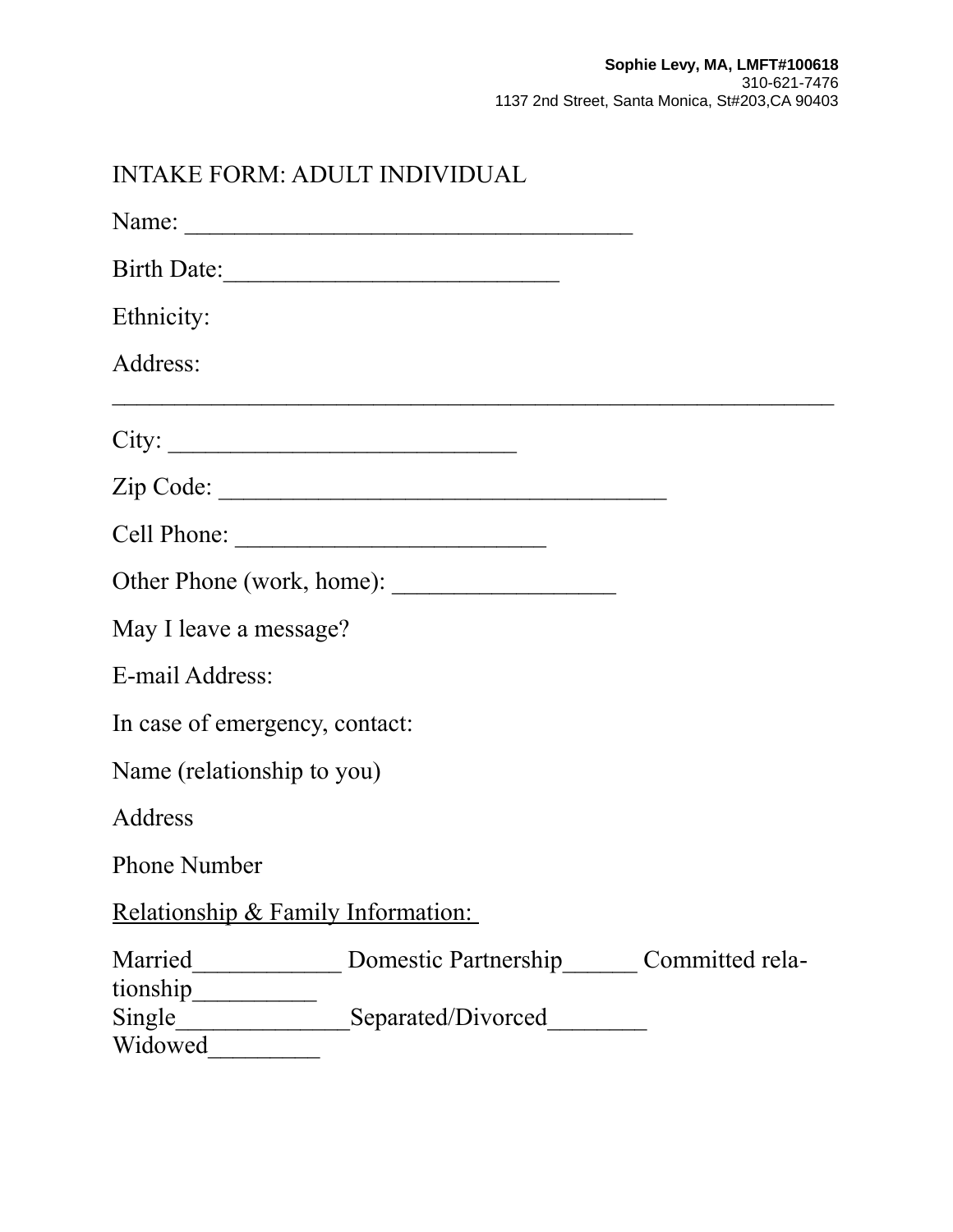**Other** (describe)\_\_\_\_\_\_\_\_\_\_\_\_\_\_\_\_\_\_\_\_\_\_\_\_\_\_\_\_\_\_\_\_\_\_\_\_\_\_\_\_\_\_\_\_\_\_\_\_\_\_

Length of current relationship:

Describe the quality of this relationship:

Poor\_\_\_\_\_\_ Fair\_\_\_\_\_\_ Good\_\_\_\_\_\_\_ Excellent\_\_\_\_\_\_\_

Please list children (any  $age)$ :

Please list members of your household:

## **General Information**:

Family and Mental Health History Have you received any kind of mental health services before? If yes, describe including diagnosis given at the time:

Type\_\_\_\_\_\_\_\_\_\_\_\_\_\_\_\_\_\_\_\_\_\_\_\_\_\_\_\_\_\_\_\_\_\_\_\_\_\_\_\_\_\_\_\_\_\_\_\_\_\_\_\_\_\_

 $\frac{1}{2}$ 

Clinician/Agency\_\_\_\_\_\_\_\_\_\_\_\_\_\_\_\_\_\_\_\_\_\_\_\_\_\_\_\_\_\_\_\_\_\_\_\_\_\_\_\_\_\_\_\_

Has anyone in your family ever been given a mental health diagnosis? (Please list medication if family member is taking any)

Are you or have you ever taken medication? (Please list medication you are currently taking)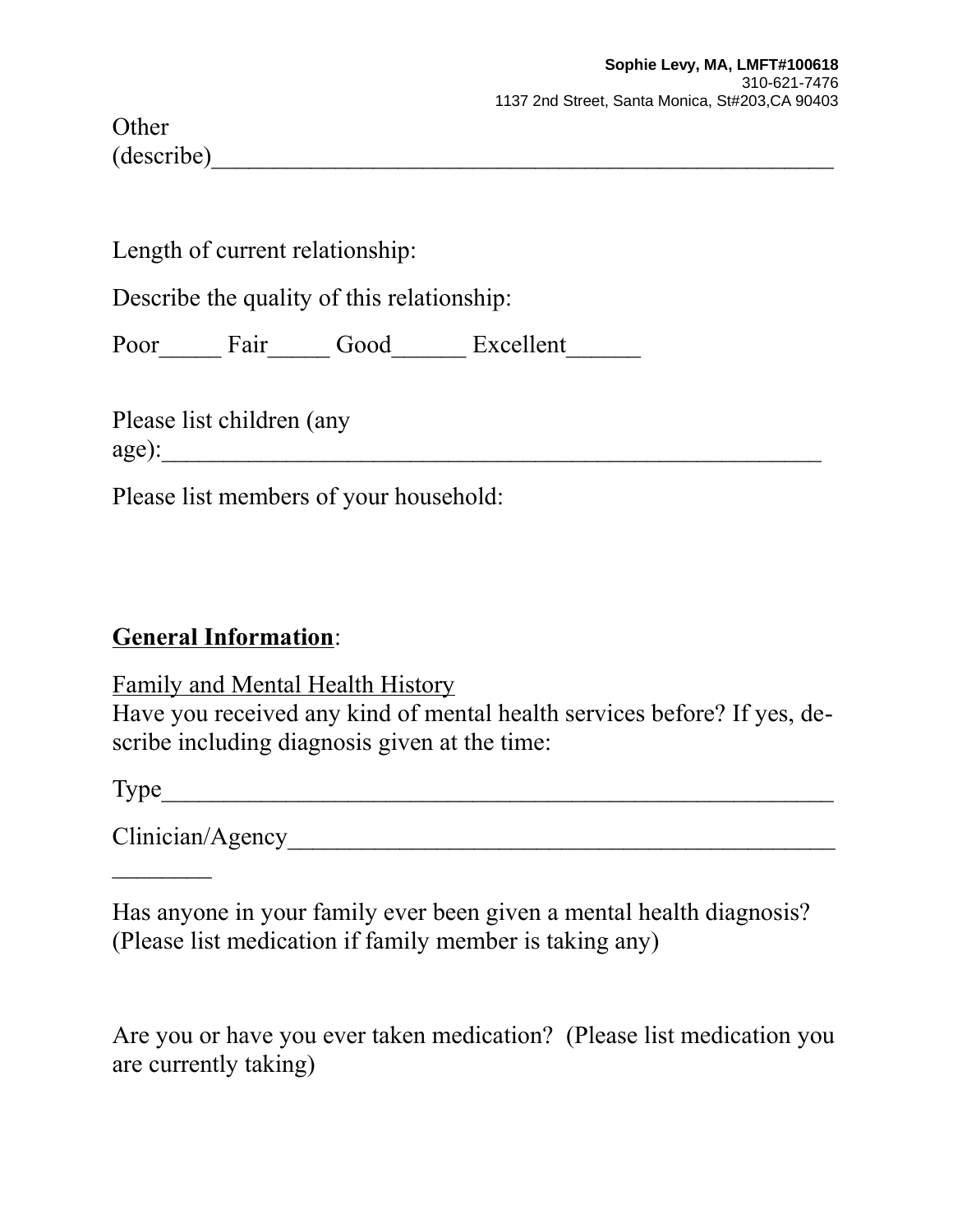Dates:

Have you ever experienced any of the following:

Depression\_\_\_\_\_\_\_\_ Anxiety\_\_\_\_\_\_\_\_\_\_\_ Panic Attacks Eating Disorders\_\_\_\_\_\_ Trauma/Abuse\_\_\_\_\_\_\_\_ Substance abuse/dependency\_\_\_\_\_\_\_ Domestic violence\_\_\_\_\_\_\_\_ Insomnia\_\_\_\_\_\_\_ Suicidal thoughts/attempts\_\_\_\_\_\_\_\_\_\_\_

Please explain any conditions checked above (timeline is relevant)

Have you ever had thoughts of hurting yourself (please list any prior attempts with dates)? If so when?

## **General Health**

Medical diagnoses or conditions in your history:

Medications:

Describe your current physical health:

Poor\_\_\_\_\_ Fair\_\_\_\_\_ Good\_\_\_\_\_\_ Excellent\_\_\_\_\_\_

How many alcoholic beverages per week? \_\_\_\_\_\_\_What kind of alcohol?\_\_\_\_\_\_\_\_\_\_\_\_\_\_\_\_\_\_\_ Do you engage in recreational drug use?  $\frac{1}{\sqrt{1 + \frac{1}{\sqrt{1 + \frac{1}{\sqrt{1 + \frac{1}{\sqrt{1 + \frac{1}{\sqrt{1 + \frac{1}{\sqrt{1 + \frac{1}{\sqrt{1 + \frac{1}{\sqrt{1 + \frac{1}{\sqrt{1 + \frac{1}{\sqrt{1 + \frac{1}{\sqrt{1 + \frac{1}{\sqrt{1 + \frac{1}{\sqrt{1 + \frac{1}{\sqrt{1 + \frac{1}{\sqrt{1 + \frac{1}{\sqrt{1 + \frac{1}{\sqrt{1 + \frac{1}{\sqrt{1 + \frac{1}{\sqrt{1 + \frac{1}{\sqrt{1 + \frac{1}{\sqrt{1 + \frac{1}{\sqrt{1 +$